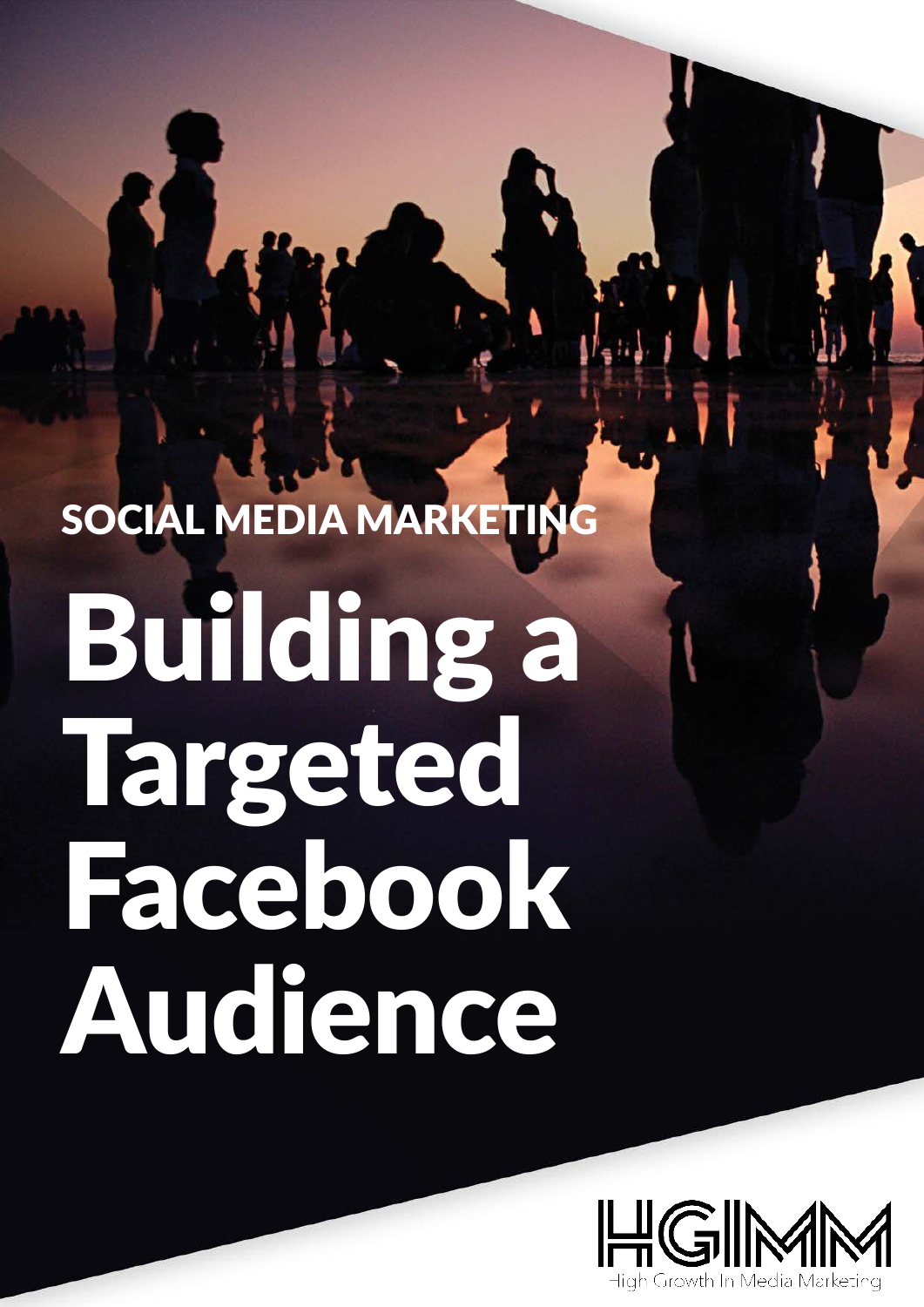## **With an active user base rivalling the population of China, the most populous country in the world, if you haven't incorporated Facebook into your digital marketing strategies… It's about time you did.**

However, as you embark on this journey to master the master of all social media, don't be fooled into thinking there is some secret potion for success.

## **Lets build you a Facebook audience**

To get you started, we're going to fill you in on six steps to Facebook success. They aren't simple. They aren't hard. The only secret about them is that you just have to follow them.

#### **So let's begin.**

#### $\overline{()}$  Note

Complete your personal profile page. Just like your CV, this should be filled with your work experience to date, as well as any educational background you feel is still relevant.



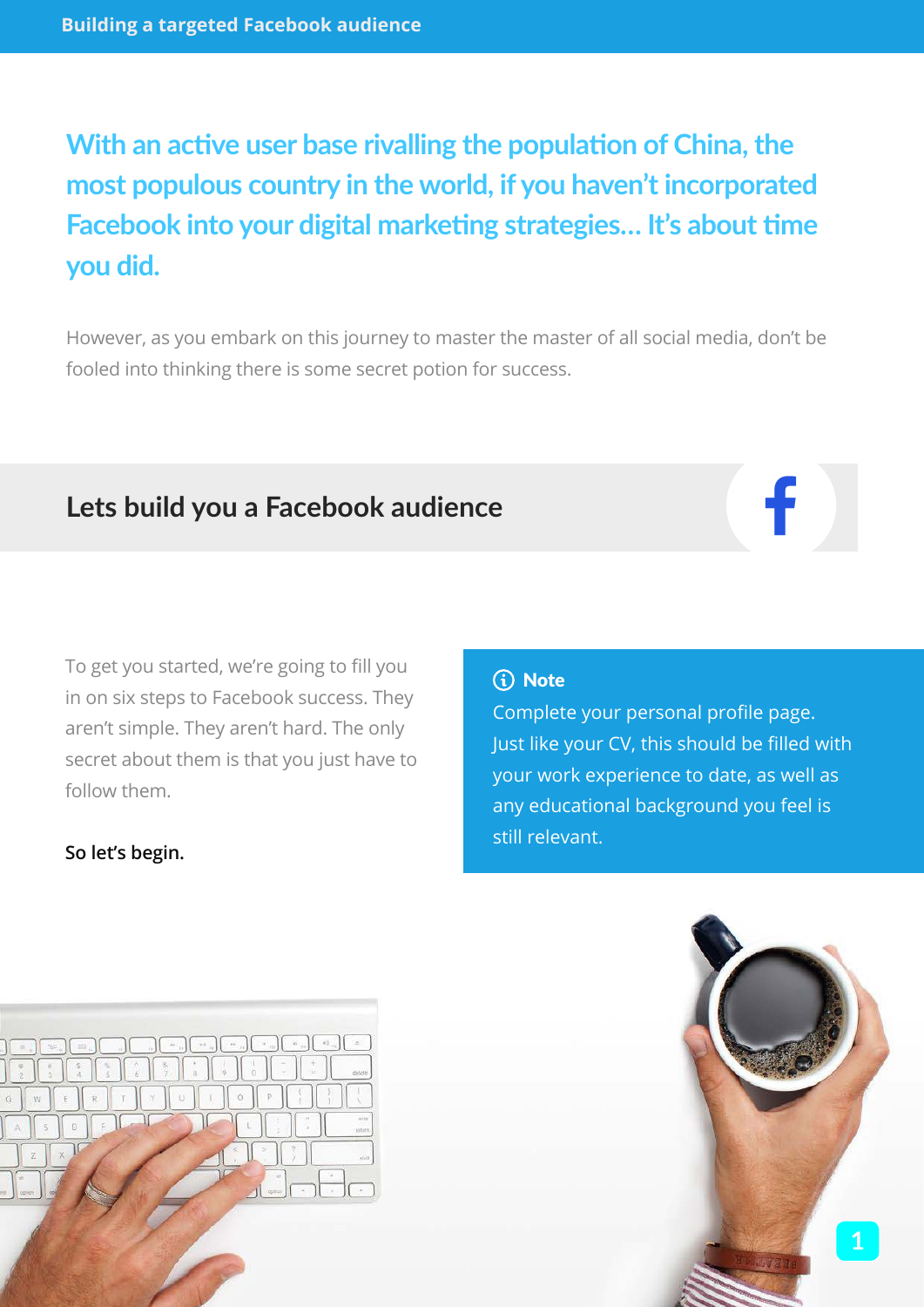## **Don't sell anything**

What? Don't sell anything? Isn't that the purpose of your business – to sell stuff to people and make money? Yes. That's exactly the purpose of your business, but that's not how you create a Facebook audience. **You need to engage people.**

*So if you're not selling something what are you doing? It's simple. You provide value. You help people.*

#### (i) Note

People want interesting stuff to come across their newsfeed.

If you want a person to not just click your like button, but actually pay attention to what you are doing – provide them something to pay attention to. Give them something interesting or useful. They want tips they can share or stories and articles that inform them. You'd be surprised how viral value is.

## **Be consistent**

If you want your audience to be responsive and actually respond to a call to action, **there is no better tool to build that relationship than consistency.**

#### (i) Note

Post every day to your Facebook page. Better yet, post throughout your day to your Facebook page.

The more valuable content, the more reason a person has to follow you. And besides that, with every post you increase your probability of someone liking and sharing what you have to say. Have you ever heard the term, "kill 'em with kindness"? Well, we prefer to say, "kill 'em with consistency"! **If you are constant enough, even the staunchest will eventually break down and give in.**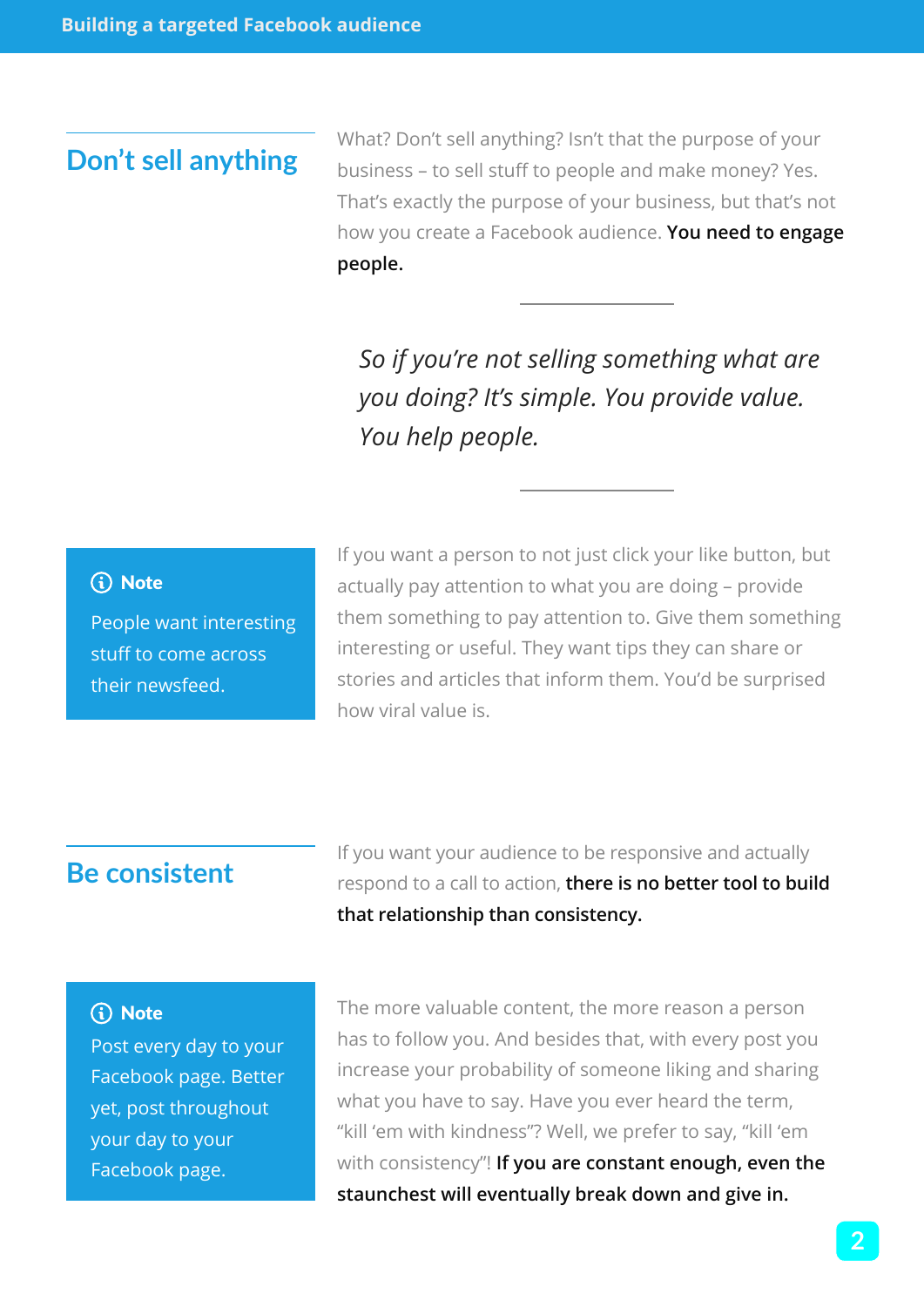## **Tap into what you have**

Do you have an email list? If you've already put the work into developing a list, there's no reason to recreate the wheel. You can upload this to Facebook to create a custom audience (click "create audience" under Ads Manager).

Do you have a website? Let's work on that next.

#### (i) Note

Even starting with friends and colleagues that browse your LinkedIn profile can add to your Facebook audience, and they are about as targeted as you can get because they know you and like the subject of your page.

*Add a like button to your website. Or even better create custom ads for your website that direct visitors to your Facebook page.*

We cover the use of Facebook Advertising in another guide.

Next, how about we hit up your other social media sites. YouTube, Twitter, or whatever it may be, make the connection so if they like you there, they can like you here. Don't have those? Add your page to your personal profiles.

## **Network**

**They say it's not what you know, it's who you know.** And when it comes to generating likes, there has never been a truer statement. Reach out to the movers and shakers in your industry. See if they can assist in building your presence.

*Find out who the influencers are and focus on building that relationship.*

It can be in your industry or in a similar realm. The important thing to remember is networking is key.